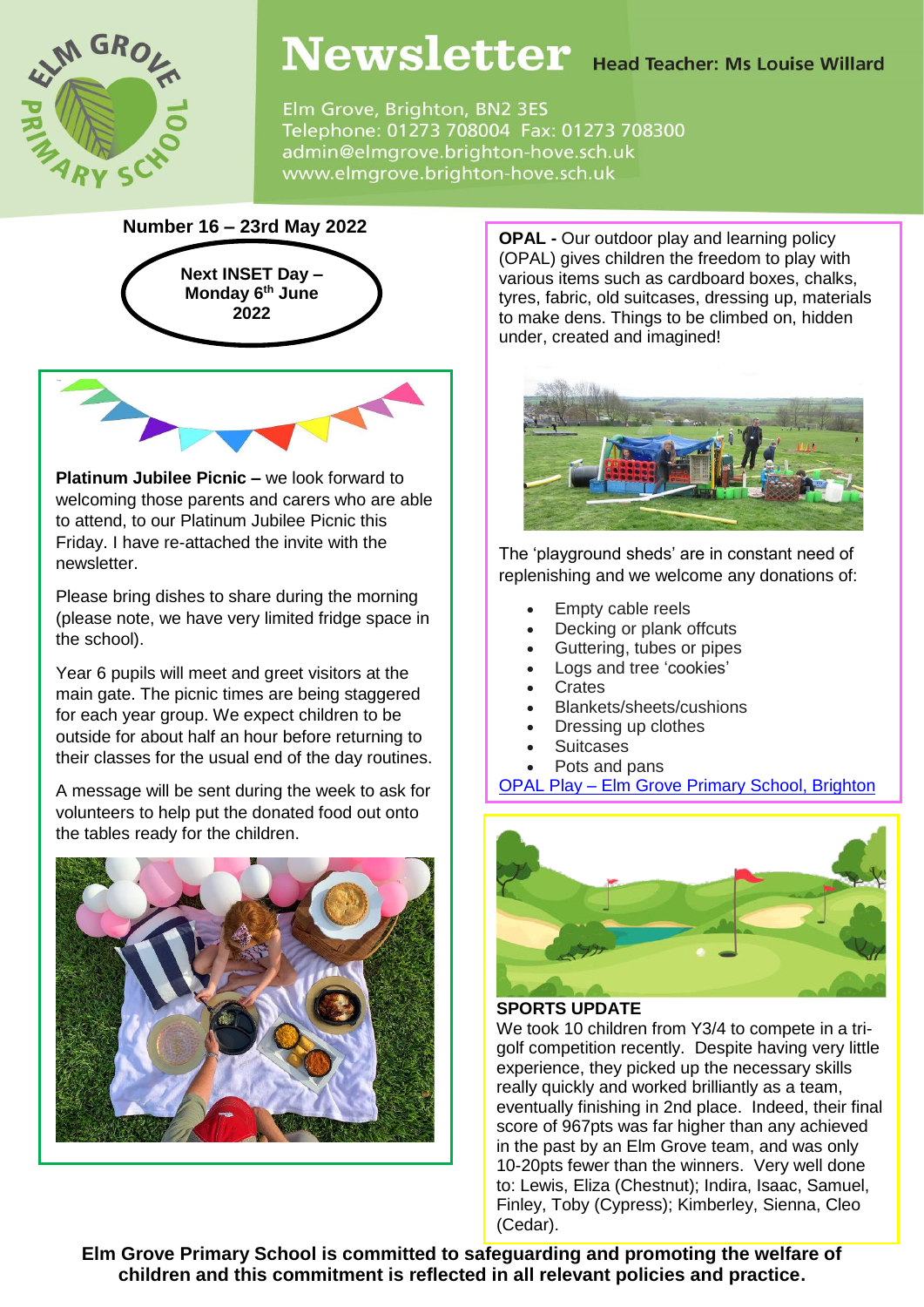Julian Ridge and Tara St John as new parent governors. There were two applications for the two vacancies and so an election was not necessary.<br>- low and the ultra-low and zero exhaust vehicles **Governor news -** The governing board is pleased to announce the appointment to the board of necessary.

we would also like to thank Emma Sutton for he<br>fantastic contribution to the board over the last Fundative communications to the section of the new hadden dedicated and valued governor, leading on health and safety and then equalities, and brought a strong parent carer perspective to the board. We would also like to thank Emma Sutton for her



**KS2 Sports Day -** We recently discovered that the date of our KS2 Sports Day at Withdean Stadium clashes with the day that most of our Y6 children will be visiting their secondary schools. As a result, we have moved the date for KS2 Sports Day, and it will now take place on **Tuesday 12th July**

**Attendance -** thank you for you're continued support in working with us to improve attendance at Elm Grove. Having looked at the past terms registers we are aware that a large amount of late marks are negatively impacting our overall attendance. If we could all work together to ensure children arrive on time, 8.50am for a prompt 9am start, this would have a positive impact not only on the children's start to the day but also drastically improve overall attendance. Should you need any support or advice please contact Sam and Tammy



Honework

**The next homework grid will be published on Friday 1st of June**

in The Nesterlands and the Nesterlands and the Nesterlands and the Nesterlands and the Nesterlands and the Nes<br>The Nesterlands and the Nesterlands and the Nesterlands and the Nesterlands and the Nesterlands and The Neste

The homework grids will be uploaded onto the homework page of the school website: [Homework](https://www.elmgrove.brighton-hove.sch.uk/year-groups/homework/)  – [Elm Grove Primary School, Brighton](https://www.elmgrove.brighton-hove.sch.uk/year-groups/homework/)

**Draft Air Quality Plan -** A consultation has recently opened on the Brighton and Hove City Council Draft Air Quality Plan (see attached poster)

'The way we travel around the city, including to and from school, can have a considerable impact on the quality of the air, so please do give us your views on this and our proposals for sustainable travel as part of the consultation.'

The consultation is open until the  $10<sup>th</sup>$  July, 2022 and can be accessed by clicking on the link on the attached poster or here: Draft Air [Quality](https://www.brighton-hove.gov.uk/environment/noise-pollution-and-air-quality/draft-air-quality-action-plan) Action Plan [\(brighton-hove.gov.uk\)](https://www.brighton-hove.gov.uk/environment/noise-pollution-and-air-quality/draft-air-quality-action-plan)





**Food Assistance-** The last 2 years have been a difficult time and we know that many families are struggling with money and affording healthy food for their family. However, there is support available. You may be eligible for **free school meals** for your child Apply for free school meals - [GOV.UK](https://www.brighton-hove.gov.uk/schools-and-learning/free-school-meals)

The **Brighton and Hove Food Partnership** has lots of useful information on how to access emergency food

parcels [https://bhfood.org.uk/resources/accessing](https://bhfood.org.uk/resources/accessing-emergency-food-parcels/)[emergency-food-parcels/](https://bhfood.org.uk/resources/accessing-emergency-food-parcels/)

Everyone across the City can **buy low-cost shopping** if they need to. More information is available here: [https://bhfood.org.uk/how-to](https://bhfood.org.uk/how-to-hub/low-cost-and-free-community-shopping/)[hub/low-cost-and-free-community-shopping/](https://bhfood.org.uk/how-to-hub/low-cost-and-free-community-shopping/)

If you are pregnant or have a child under 4 you may also be able to get help to buy milk, fruit and vegetables. Get help to buy food and milk [\(Healthy](https://www.healthystart.nhs.uk/) [Start\).](https://www.healthystart.nhs.uk/)

If you would like any more information on any of the above, please talk to Sam or Tammy based in **The Nest** [\(InclusionTeam@elmgrove.brighton](mailto:InclusionTeam@elmgrove.brighton-hove.sch.uk)[hove.sch.uk\)](mailto:InclusionTeam@elmgrove.brighton-hove.sch.uk)

**REMINDER**– we have several children in school with nut allergies that are also airborne. Please do not send any foods /packed lunches which contain nuts into school.

**Elm Grove Primary School is committed to safeguarding and promoting the welfare of children and this commitment is reflected in all relevant policies and practice.**